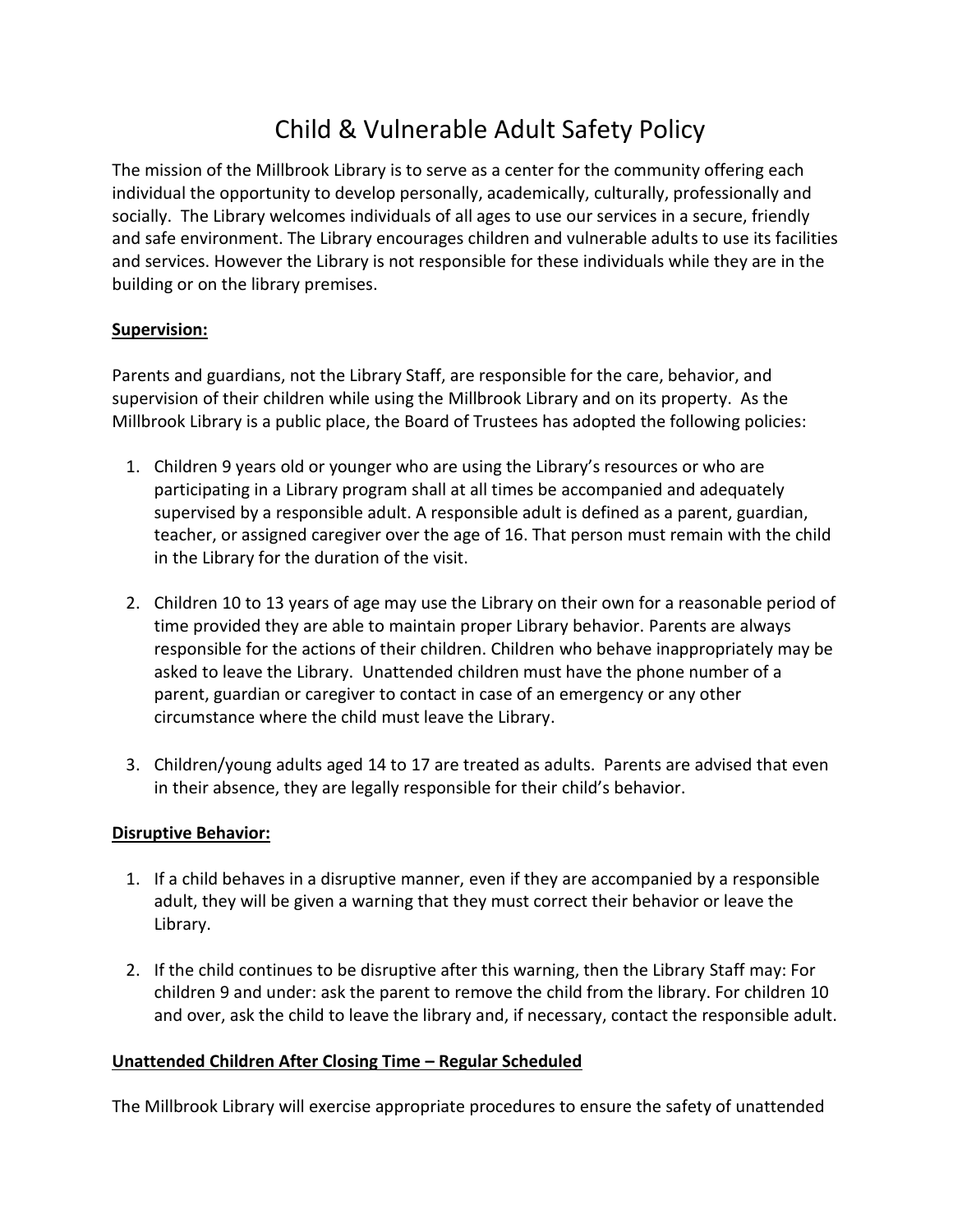children when the Library is closing. Parents must be aware of the Library's hours. It is the parent's responsibility to make arrangements to pick up their children or make advance arrangements to have their children picked up by a responsible adult by closing time. If an unattended child is still in the Library at closing time, then the Library Staff will act according to the following guidelines:

- 1. Every effort will be made by the Library Staff to assist the child in contacting a parent, guardian or caregiver.
- 2. Library personnel will NOT transport or escort the child to any location off the premises under any circumstances.
- 3. Staff members will wait with the child, as necessary, until the parent or responsible adult come to the Library to pick up the child. If a parent, guardian or caregiver of the child cannot be contacted or located by a reasonable time, then the Local or State Police will be contacted to take custody of the child and continue efforts to contact a responsible adult.

## **Unattended Children – Emergency Closing**

Emergencies and inclement weather may force the Library to close without warning.

Children should know what to do if the Library closes unexpectedly. Parents are responsible for their children and must make arrangements to pick them up. If a child is left unattended during an emergency closing, the same guidelines outlined above under regularly scheduled closings will apply.

#### Vulnerable Adults

A vulnerable adult is an individual over the age of 18 who is mentally or physically challenged to a degree that may significantly impair that person's ability to provide adequately for his/her personal needs and manage his/her behavior without assistance.

Vulnerable adults must have a parent/guardian or caregiver 18 years of age or older with them while they are in the Library who can manage their behavior and provide adequately for their personal needs.

Physically challenged adults who are capable of providing for their own needs are welcome to remain in the library without supervision so long as a contact person is available in the event that the adult's health or safety is in doubt.

The rules for vulnerable adults at closing time shall be the same as the rules for an unattended child.

#### **Violations of the Child and Vulnerable Adult Safety Policy may result in suspension of library**